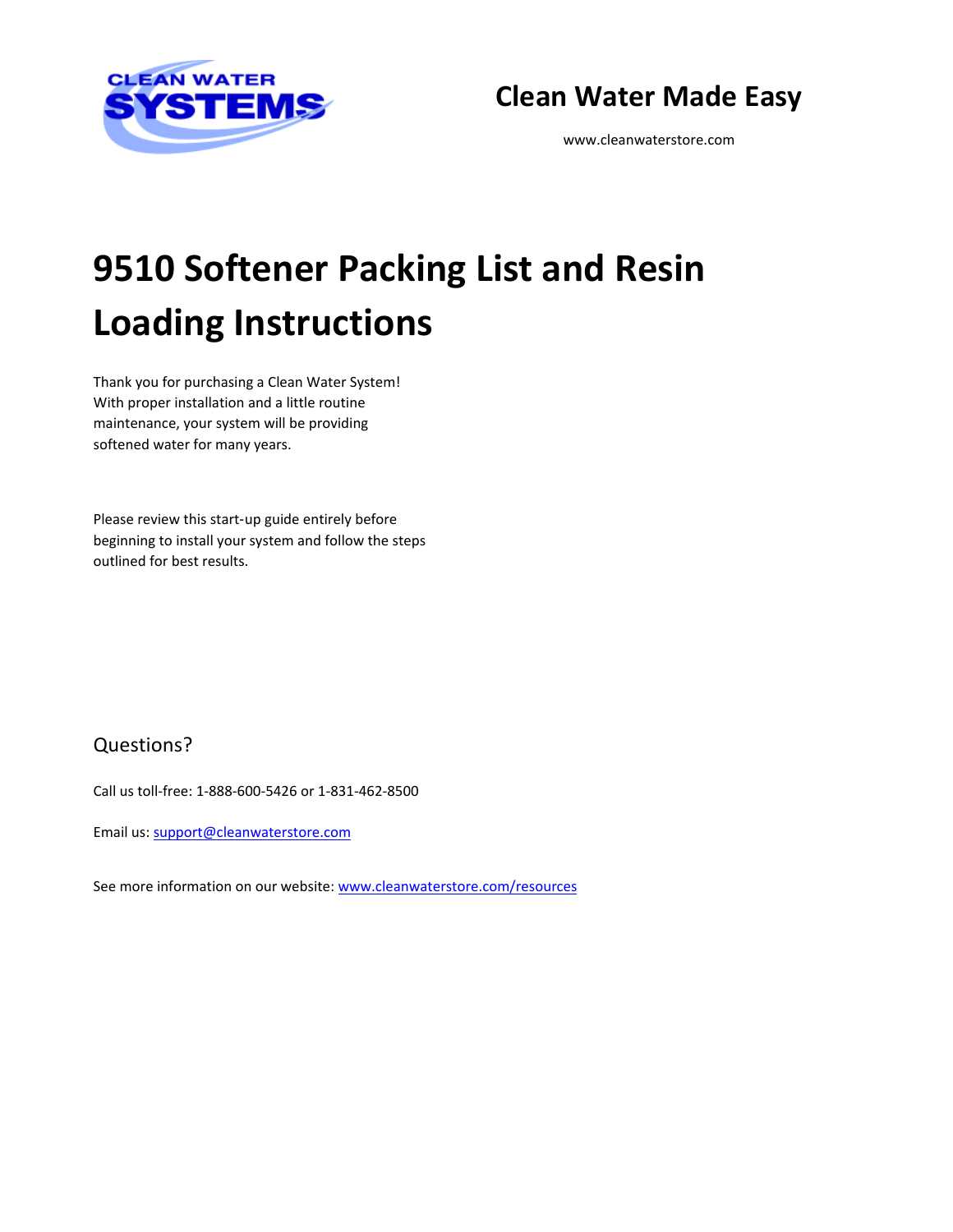# *9510 Softener Installation & Startup Guide*

## Packing List for Different Size Softeners

#### **Each order includes:**

Canature 95 control valve, top screen, 1" connector elbows, power supply (dual voltage 110-230V 50/60hz), and funnel for adding resin to the tank.

#### **Softener 96K Grain 3.0 cubic foot size**

14" x 65" filter tank with distributor tube 50 lbs. Filter gravel 3.0cubic foot of Softener resin media

#### **Softener 120K Grain 4.0 cubic footsize**

16" x 65" filter tank with distributor tube 75 lbs. Filter gravel 4.0 cubic foot of Softener resin media

#### **Softener 210K Grain 7.0 cubic footsize**

21" x 65" filter tank with distributor tube 75 lbs. Filter gravel 7.0 cubic foot of Softener resin media

#### **Softener 300K Grain 10.0 cubic footsize**

24" x 72" filter tank with distributor tube 100 lbs. Filter gravel 10 cubic foot of Softener resin media